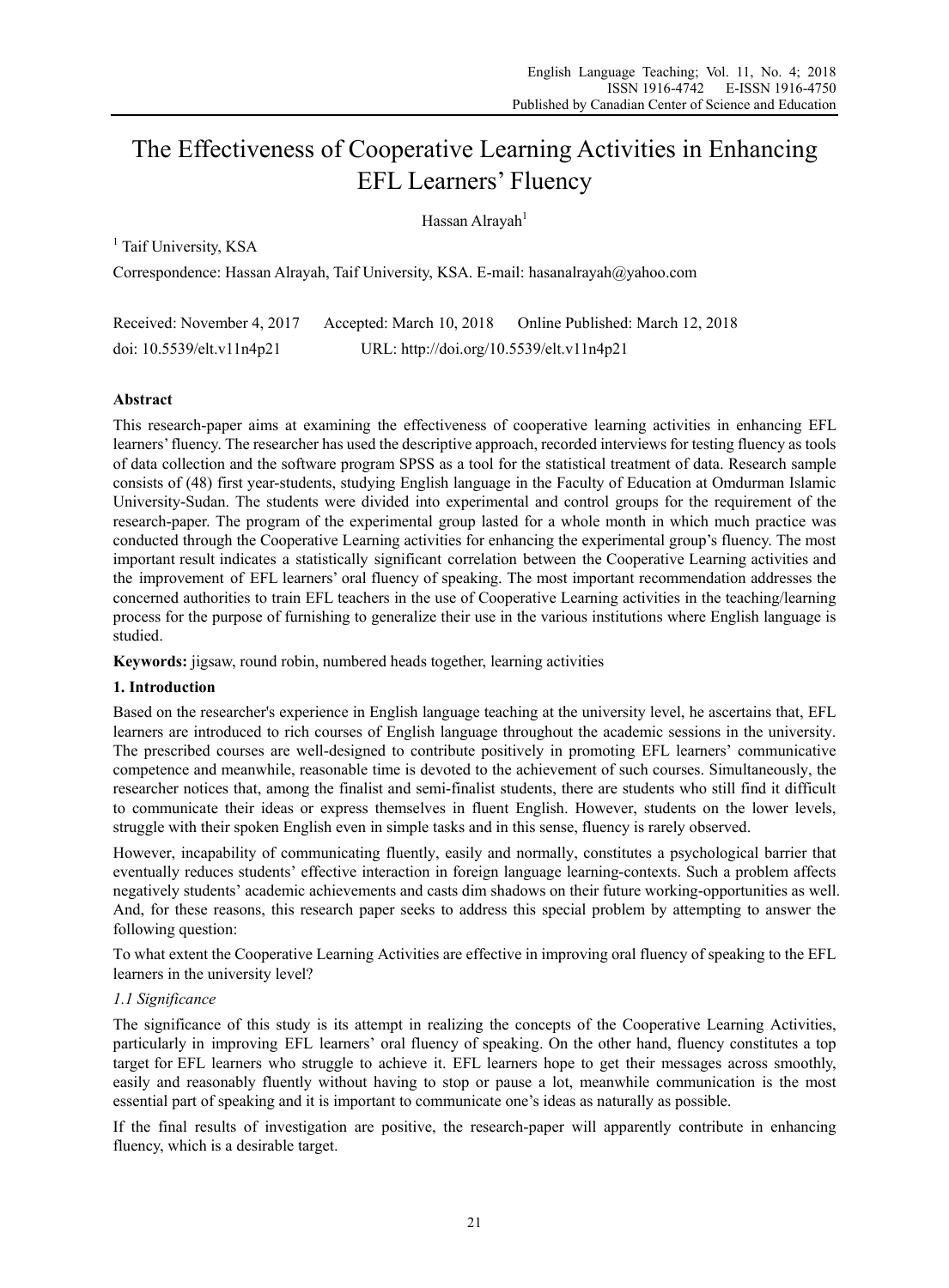# *1.2 Objective*

The aim of this research-paper is to investigate: the correlation between the Cooperative Learning Activities and the improvement of oral fluency of speaking to the EFL learners in the university level.

Moreover, the research-paper seeks to contribute scientifically in the field of developing English language as a foreign tongue.

# *1.3 Preamble*

Cooperative Learning is an old approach in the teaching/learning process as Johnson: (1991) reports: "*In the late 1700s, Joseph Lancaster and Andrew Bell used cooperative learning groups extensively in England, and the idea was brought to the United States when a Lancastrian school was opened in New York City in 1806*." This shows the deep roots of the Cooperative Learning, and since that time there have been various stages of developments which have situated it among other approaches and methods of the teaching/learning process. The Cooperative Learning now has its unique definitions, concepts, theories and applications in terms of methods and techniques, which are explored in the following lines.

# *1.4 Definitions of Cooperative Learning*

Scholars have defined cooperative learning in various terms, among these definitions:

# 1) Johnson's Definition

Johnson (1991) states: "*Cooperative learning is the instructional use of small groups so that students work together to maximize their own and each other's learning. Students exert their effort to have each other information in order to enhance learning*."

# 2) Richards' Definition

Richards, (1992) points out that: "*Cooperative Learning is an approach to teaching and learning in which classrooms are organized so that students work together in small cooperative teams*".

# 3) Jordan's Definition

Jordan, (2010) defines CL as follows: "*Cooperative learning, an effective educational practice in many situations, has sometimes been proposed as the magic bullet to solve the educational debate*."

# 4) Elizabeth's Definition

Elizabeth, (2004) concludes that: "*Cooperative learning is both a philosophical position and a set of teaching strategies*."

# *1.5 Exploring the Definitions*

The definitions reflect that, Cooperative Learning is a teaching strategy in which small teams of students use a variety of learning activities to improve their understanding of a subject. Each member of a team is responsible not only for learning what is taught but also for helping teammates learn, thus creating an environment of achievement and practice is required. In this sense, all members of a team work together to produce a common product and even if the members are of different levels of abilities. Now, and with reference to the above-mentioned definitions, associated with the objectives of this research-paper, the researcher comes out with the following operational definition:

# *1.6 Operational Definition*

Cooperative Learning might broadly be defined as any classroom learning situation in which students of all levels of performance work together in structured groups toward a common goal. In the competition with every other individual in the classroom, students are given the accountability of creating a learning community where all students participate in a significant and meaningful way.

# *1.7 Cooperative Learning Theories*

Cooperative Learning is well-grounded by three famous theories:

- 1) Social Interdependence Theory
- 2) Classical Learning Theory
- 3) Individual Differences Theory

# *1.8 Social Interdependence Theory*

Social interdependence theory is a classic instance of the interaction theory, research and practice. The basic idea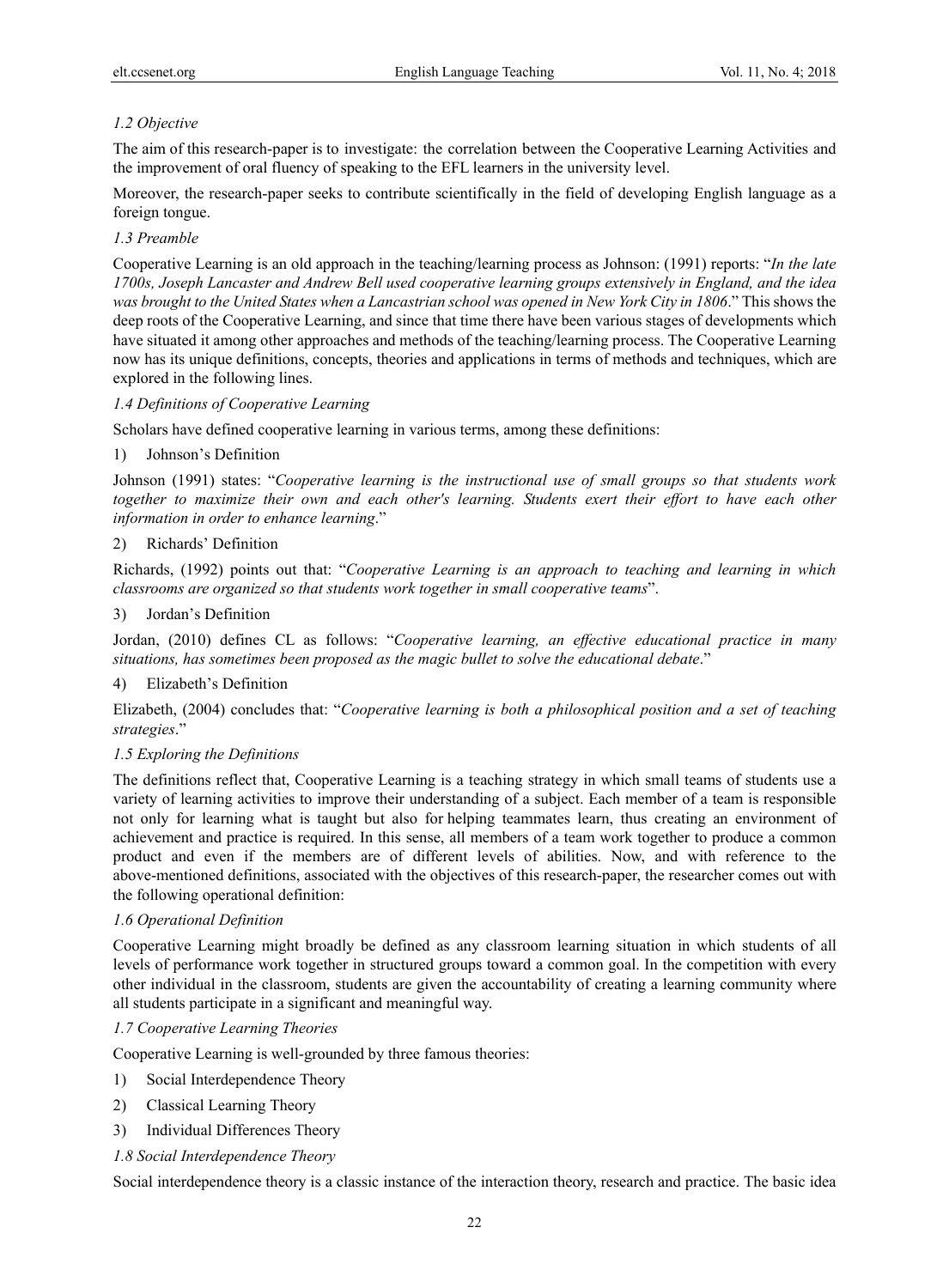of the theory is the way in which goals are structured and how individuals interact, which in turn creates outcomes. Johnson and Johnson, (1989) claim that, "*There are two types of social interdependence: positive, when the actions of individuals promote the achievement of joint goals, and negative, when the actions of individuals obstruct the achievement of each other's goal.*" Their ideas show that, positive interdependence exists when individuals understand that they can attain their goals if the other individuals with whom they are cooperatively linked also attain their goals and, therefore, promote each other's efforts to achieve the goals. Negative interdependence exists when individuals understand that they can obtain their goals if the other individuals with whom they are competitively fail to gain their goals and, therefore, disrupt each other's efforts to achieve the goals.

Therefore, positive interdependence results in promoted interaction, negative interdependence results in oppositional interaction, and no interdependence results in the absence of interaction. Promoted interaction can be referred to as individuals supporting and facilitating each other's efforts to complete tasks, achieve, or produce in order to attain the group's goals.

A number of researches point out that, cooperative learning efforts resort to promote greater efforts to realize positive relationships. Power of cooperation depends on the existence of positive interdependence that results in encouraging action and interaction. In application of Social Interdependence Theory, there is major evidence that cooperative efforts tend to promote big efforts to achieve more positive relationships, and greater psychological health than do competitive or individualistic efforts.

Furthermore, the power of cooperation has been shown to rely on the presence of clear, positive interdependence, which includes individual accountability that results in promoted interaction that involves appropriate use of social skills and group processing. These consequences provide strong confirmation of social interdependence theory, as the validating research encompasses considerable diversity and generalizability. Having a supported theory, however, does not imply that it will direct or even influence practice. Effective practices can be derived from sound theories, but they can also be validly derived from unsound theories or from no theory at all. Moreover, effective practice can be derived from validated theory only if the theory is stated with sufficient accuracy that effective procedures can be deduced for practitioners to use.

#### *1.9 Classical Learning Theory*

Classical learning theory encompasses four dimensions:

- 1) Reinforcement
- 2) Correction opportunity
- 3) Practice opportunity
- 4) Transference
- *1.10 Reinforcement*

Kagan and Miguel (2009) claim that, "*when behaviour is followed by a reward, it is more likely to be repeated*." According to the quote, if a teacher asks a student to write five papers for a year versus a considerable prize from now, this would not motivate him much, but if the teacher asks the same student to write five papers at present versus a small prize, this motivates the student more than the first one.

Therefore, better to change from delayed reinforcement to frequent reinforcement and from a smoothly desirable reward to highly desirable reward. Cooperative learning increases the immediacy of rewards, the desirability of rewards for accomplishment.

#### *1.11 Correction Opportunity*

Students are more likely to find feedback from their classmates than from their teacher. Cooperative learning converts the dynamics of correction opportunities similar to reinforcement.

In cooperative learning, correction is immediate, frequent, more equal, and supportive.

#### *1.12 Practice Opportunity*

The traditional view is to maximize teacher's talking time and minimize students' talking time. However, cooperative learning accounts for the opposite: to minimize teacher's talking time and maximize students' talking time.

#### *1.13 Transference*

The amount of transference relies on the similarity of the situation of acquisition and the situation of the later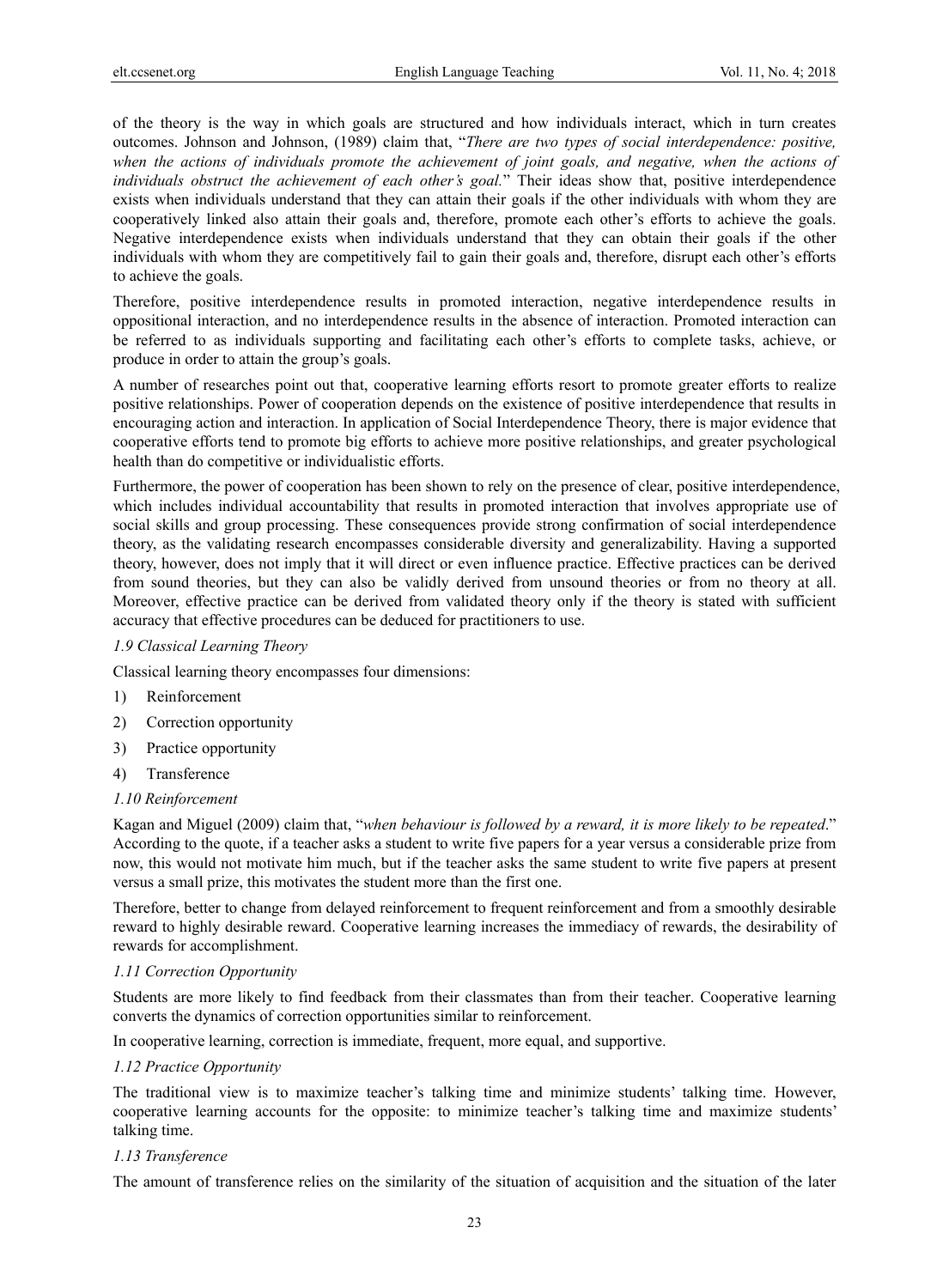performance. In the traditional classrooms, students seat in rows and work alone. This structure is very different in teams and is unlike other social interaction situations. Cooperative teams are social interaction positions, so the situation of acquisition is a resemblance to the situations in which the students implement the skills they have learnt. Cooperative learning works well because it decreases the transference gap. When cooperative learning in its place, students are learning skills such as those they will need in life.

#### *1.14 Individual Differences Theory*

Individual differences are the differences from one person to another on variables such as multiple intelligences, learning style and cognitive development. Students have different minds and learn in different ways. However, the most important differences are multiple intelligence and learning styles. Freeman, (2000) argues that: "*In the language teaching field, some of the differences among students have been attributed to students' having different learning or cognitive styles".* 

According to Freeman, some learners are better visually than those who listen to a material or it depends on the structures related to multiple-intelligence. This covers linguistic or verbal structures as debate, dialogues, discussion and team interview.

In his on line magazine (Kagan, 1998) mentions that: "*There are important connections between cooperative learning and multiple intelligences*." He puts emphasis on simple multiple intelligences instructional strategies which can be incorporated as part of any lesson. Simple, instructional strategies can be easily integrated into any lesson to release the power of cooperative learning and multiple intelligences.

Watkins, et al. (2007) argue that: "*The attraction of learning styles is understandable. It reminds teachers that young people learn in different ways, and that activities for learning should be varied*." They state that, students vary in their learning style, and the idea that people differ in ability is not controversial everyone agrees with that. Some people are good at dealing with conversations; some people have good ideas in convincing others, so the idea of style actually ought to mean something different.

Joliffe, (2007) explains that: "*There is a danger of regarding this too simplistically and thinking of individuals as having fixed learning styles*."

Beside the valuable ideas which are involved in the above-mentioned theories, the researcher advocates the use of a variety of teaching techniques to give all students the best chances for practicing the language and so fluency is enhanced.

#### *1.15 Cooperative Learning and Communicative Competence*

Cook, (2003) indicates that: "*Directly or indirectly, the notion of communicative competence has been very widely drawn upon in all areas of applied linguistics*." He states that, "the concept of communicative competence is widely used and encompasses different areas". The Cooperative Learning Activities concern teaching and learning processes it is the area of applied linguistics. Therefore, both cooperative learning and communicative competence are integral ideas in ELT, since they provide learning dimensions.

When students interact in cooperative learning groups, they learn to give and take information, develop new concepts and perspectives in language, and communicate in a socially acceptable manner. Through interacting with each other in reciprocal discussions students learn to use language differently to explain new experiences.

It is important to realize how Cooperative Learning Activities can contribute to attaining better learning results in foreign language learning regarding the speaking competence. In this context, an important criterion is how much output the individual student is given the chance of producing, since it is here that a very central part of language acquisition and communicative competence in general takes place. Brown (2000) supports the idea by saying: "*Another important issue in describing communicative competence is the way we use language in different styles depending on the context of a communicative act in terms of subject matter, audience, occasion, shared experience, and purpose of communication".* According to this quotation, classroom goals are all of the components of communicative competence and not confined to grammatical or linguistic competence. Language techniques are designed to engage learners in the pragmatic, authentic, functional use of language for meaningful purposes. Organizational language forms are not the central focus but rather aspects of language that enable the learner to accomplish those purposes.

Fluency and accuracy are seen as complementary principles underlying communicative techniques. At times fluency may have to take on more importance than accuracy in order to keep learners meaningfully engaged in language use. In the communicative classroom, students ultimately have to use the language, productively and receptively, in unrehearsed contexts.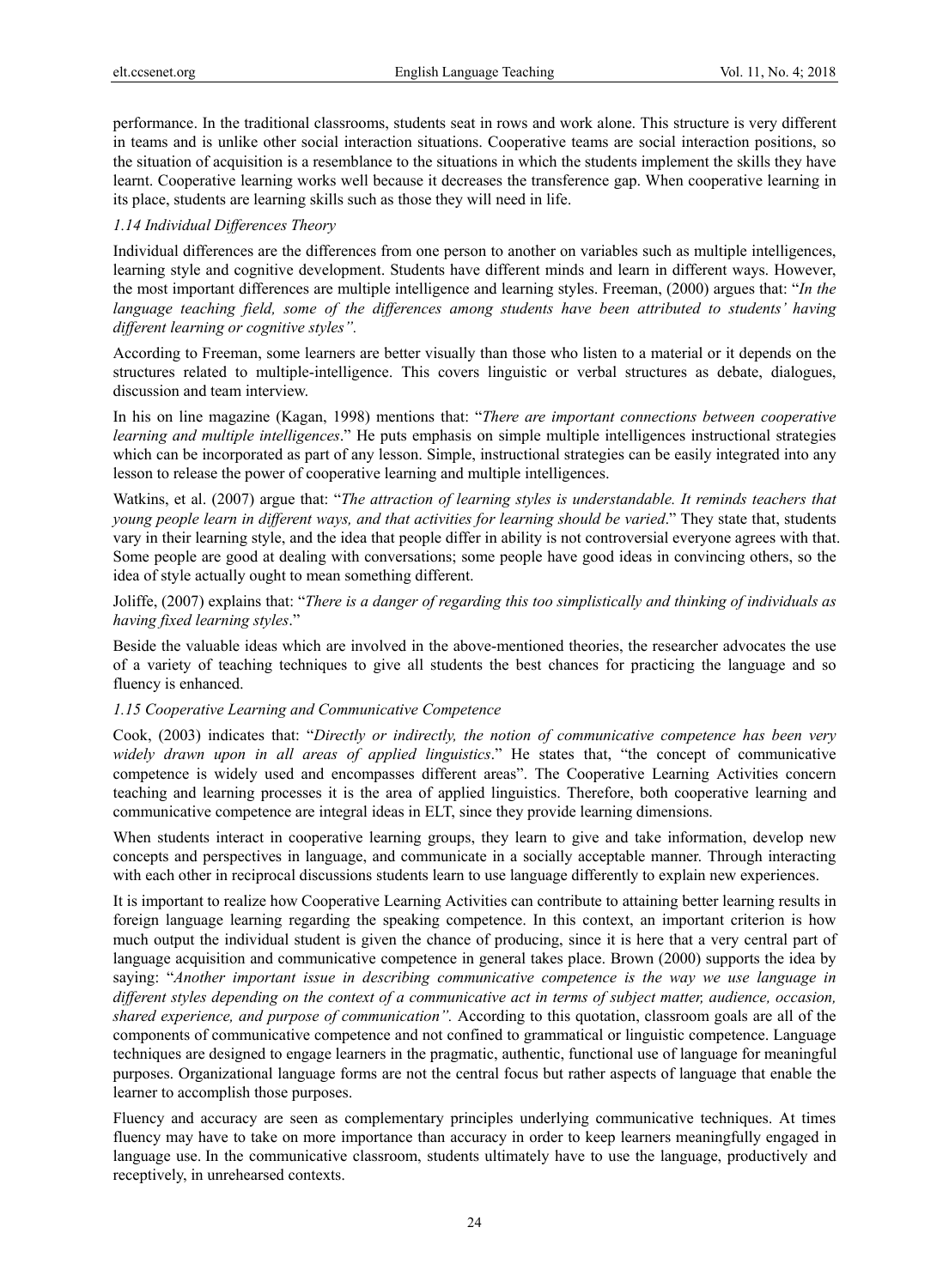Kagan and Miguel (2009) say "*Students are more communicative in the cooperative classroom and develop their communication skills so they are more capable of talking out and peacefully resolving conflicts."* That is to say, the students who study the language using cooperative learning, manage to train many different components of communicative competence. Strategic competence is used in the negotiation of meaning that takes place in the endeavor to be understood by others; pragmatic competence concerns the use of speech-acts that otherwise do not occur all that frequently in teaching situations such as praising, giving advice, asking clarifying questions.

Discourse competence is at the very center of inside and outside-circle, both when they are listening to the structure of the presentation and when giving feedback to it, and when discussing the structure in teams. All aspects of at least the oral side of communicative competence are involved when one works through cooperative learning.

# *1.16 Advantages of Cooperative Learning*

Cooperative learning has social benefits as well as academic. One of the essential elements of cooperative learning is the development of social skills such as communicating, building confidence, providing leadership, and managing conflicts, such skills contribute to the general contentment of learning.

Students work with classmates who have different learning skills, cultural background, attitudes, and personalities. Watkins, et al. (2007) Mention that in the first step of cooperation, and when learners explain their meaning-making to each other, they enrich their knowledge, make sense of challenges and communicate in such a way that their own understanding is consolidated. Watkins, *et al* emphasize the importance of explaining the students own concepts to each other and this foster many social skills and knowledge. In addition to that, the variation of responses to the relevance of group activities is at least partially explained by the fact that individual students are referring to their personal experiences of noticeably different approaches to the structuring of group learning.

Other benefits of the Cooperative Learning Activities can be obtained from mixed-ability classes. Many studies indicate that mixed-ability grouping is the most effective way to maximize student success. When students are in mixed-ability groups, teachers can make use of advantages of cooperative learning and peer tutoring, resulting in positive learning experiences for all learners. As students interact with other students of different developmental levels, other students become more excited about learning and make significant gains, as they have the support and the encouragement from the students of higher levels, as well as the exposure to the knowledge and work of those students.

The most able students also make significant gains as they assume leadership roles, and explain their own ideas while explaining material to others. Leo Jones (2007) mentions that: "*In many ways, every class is a mixed-ability class. Even students who have studied together all the time will have varied mastery of the language or remember different things"*. The researcher thinks that the notion of mixed ability classes are not of great importance and the idea is so vague and poor expectations in terms of accountability and eschewal of teaching that is to say the role of the teacher is poor. In this case, some students pay attention are cooperative, others misbehave and seem disinterested. Furthermore, teachers feel concerned that they are not challenging the high-achievers enough and at the same time are not giving enough help to those who are not doing as well. So, what is mentioned is a clear rejection of saying there are advantages to Cooperative Learning Activities. Additionally, every student has a different way of learning, also learns and progresses at different speeds. Thus, while some students may find the learning task very easy to deal with, others may find it difficult to understand.

The researcher believes in that, when students are involved into the cooperative learning activities, they explain things better to each other. Students learn how to teach one another and explain material in their own words, questions are more likely to be asked and answered in a group setting, and positive interdependency is carried out as individuals feel that they cannot succeed unless everyone in their group succeeds.

# *1.17 Cooperative Learning Activities*

Cooperative learning has special activities that can foster peer interaction, which on the other hand, helps the development of communicative language and the learning of notions and content.

Wendy Joliffe (2007) asserts that: "*Providing cooperative learning opportunities for learners in pairs and small groups can ensure that learners talk meaningfully and in relation the task."* The cooperative learning activities are large in number; however, the researcher has chosen the following: (Jigsaw - Round Table and Round Robin - Three-Step Interview - Role-Play -Numbered Heads Together - Think-Pair-Share - Carousel Brainstorming).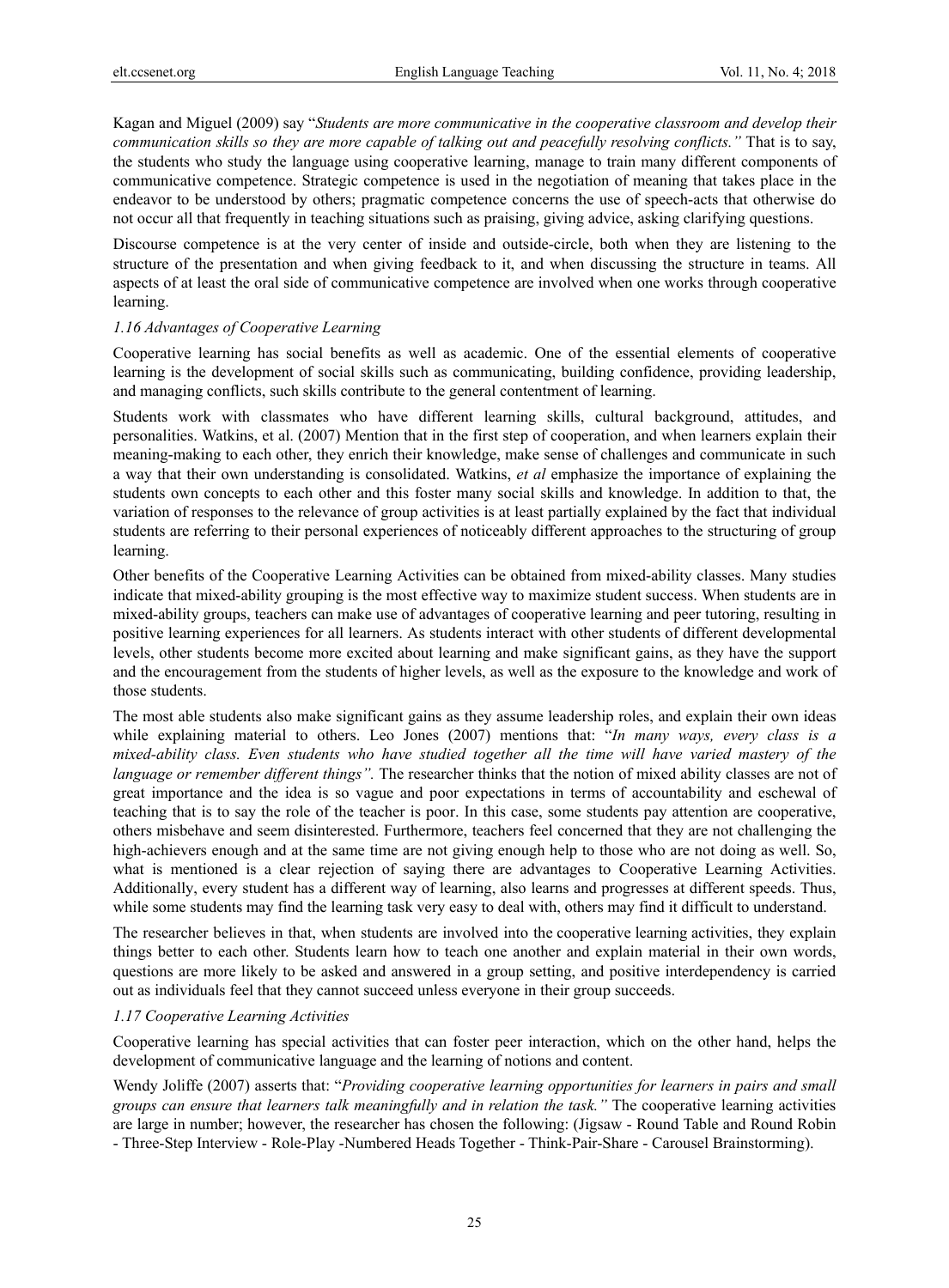# 1) Jigsaw

Jigsaw is a cooperative learning activity that aims to decrease conflict and consolidating positive educational outcomes. The jigsaw activity helps students realize that they are essential components of a whole and encourages cooperation in a learning situation. Brown, (2001) emphasizes that: "*Jigsaw activities are a special form of information gap in which each member of a group is given some specific information*". Accordingly, students gather in a topic-group that contains many students with the same piece to study the material, then, they classify the information through discussion.

# 2). Round Table and Round Robin

According to Tony (1996), "*Round Table and Round Robin are extremely important cooperative learning structures. In essence, students take turns contributing to the group in an oral form for Round Robin and a written form for Round Table.*" They explain that both activities are important: in Round Table, learners take turns articulating and writing down ideas on a sheet of paper.

One of the strengths in Round Table is that, each learner in a group has an equal chance to participate in the creation of ideas. The kind of structures are brainstorming, containing learner question generation, stimulation of ideas, solutions to a problem, posing possible answers to an open-ended question, information recall and so forth. In Round Robin, an important goal of brainstorming is to create as many ideas as possible without assessing them. The use of a Round Robin structure not only gives each person an equal chance to create an idea, it also hinders evaluative talk during the process.

# 3). Three-Step Interview

Holt (199) explains the Three-Step Interview in a way that, each person must produce and receive language. There is an equal participation and individual accountability for listening, because in the third step each student shares what he or she has heard." Thus, there are deep differences between obviously similar simple cooperative structures. Three-Step Interview is far better for improving spoken and listening skills as well as for promoting equal participation.

# 4). Role-Play

According to the researcher's experience, the Role-Play gets participants actively involved communicative tasks.

# 5). Numbered Heads Together

Learners have the chance to develop some ideas or responses to a question through discussion. When the discussion is concluded, learners are randomly selected to sum up small group discussion. Numbered Heads Together is an effective activity for assessing prior knowledge on a topic at the beginning of a unit or to check understanding after learners have gathered information about a topic.

# 6). Think-Pair-Share

Think-Pair-Share is an activity that allows students engage in individual and small-group thinking before they are asked to answer questions in front of the class. There are four steps to this activity:

- a. Groups of four students listen to a question posed by the teacher.
- b. Individual students are given time to think and then write their responses.
- c. Pairs of students read and discuss their responses.
- d. The teacher calls some students to share their thoughts and ideas with the whole class.

# 7). Carousel Brainstorming

Carousel Brainstorming actively joins groups in brainstorming multiple ideas. Moreover, the structure contains movement, which helps stimulate the mind and meets the needs of kinesthetic learners. There are different types of brainstorming, including learner question generation, stimulation of ideas, solutions to a problem, posing possible answers to an open-ended question, information recall and so forth:

# **2. Methodology**

Approach: The descriptive approach

Tools of data collection: Recorded interviews for testing fluency.

The recorded data consists of (96) interviews produced as oral answers to pre- and post-tests by (48) first year-students in the Faculty of Education at Omdurman Islamic University.

Tools of data analysis: SPSS software program for statistical treatment of data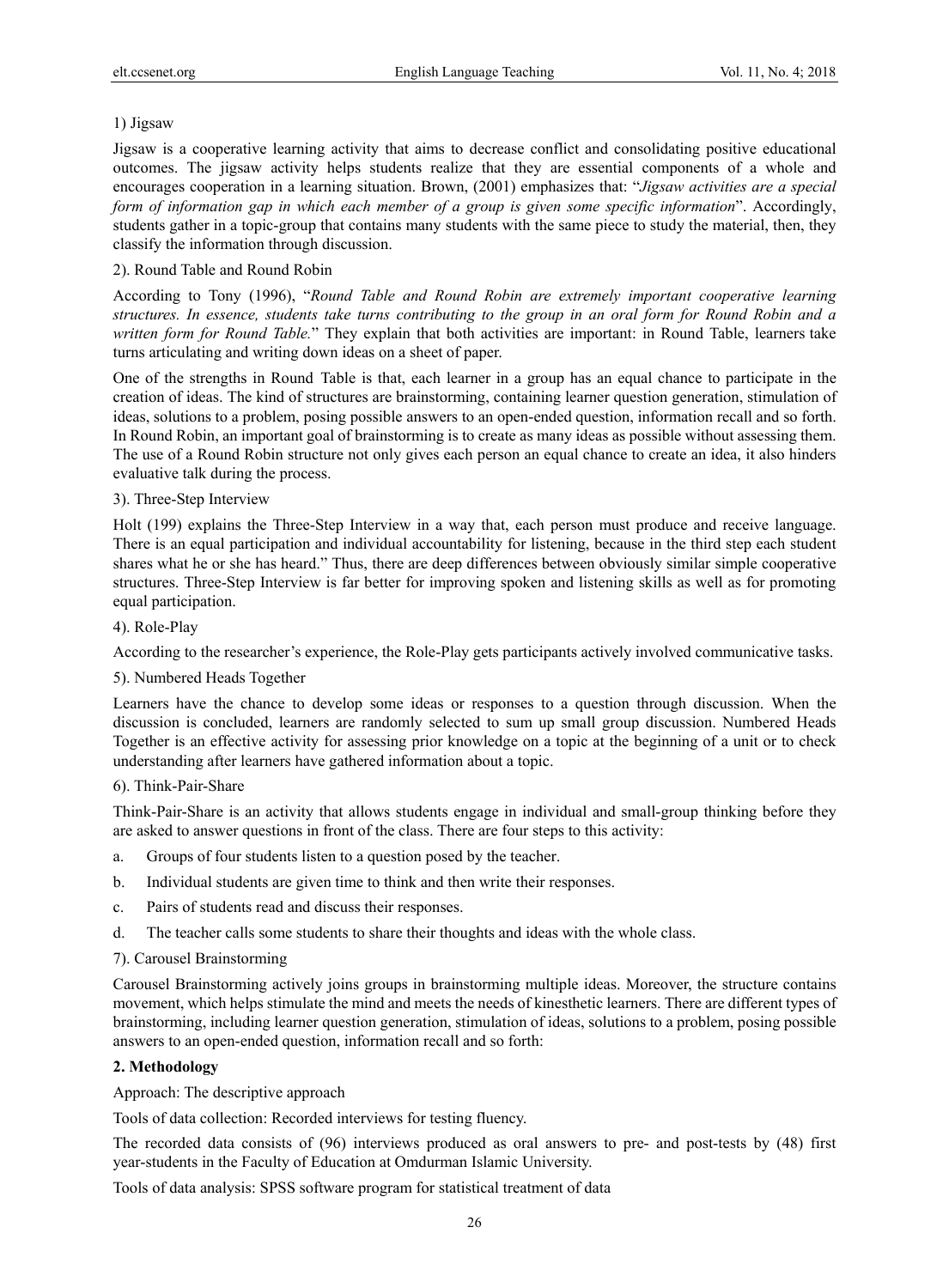Population: (48) First year-students, studying English language in the Faculty of Education at Omdurman Islamic University/ Sudan. The students were divided into experimental and control groups, (24) for each groups. The experimental group was involved into practice of English language for a whole month. All prescribed topics were conducted through the aforementioned Cooperative Learning activities.

# **3. Results**

The aim of data analysis and discussion is to give a clear answer for the research-paper one question in a way to reflect the findings in a scientific way. The question is: **(**To what extent the Cooperative Learning Activities are effective in improving oral fluency of speaking to the EFL learners in the university level?)

According to the recorded interviews by first year-students in the Faculty of Education at Omdurman Islamic University, specific items for checking fluency, have been examined and assessed through pre- and post-tests. The items include:

- a. The use of a variety of vocabulary and expressions. (V& Ex)
- b. The use of variety of grammatical structures. (G St)
- c. Smooth speaking. (S Sp)
- d. Effective communication. (E Co)
- e. Accurate pronunciation and clear intonation. (P & In)

(The abbreviations represent the statements in the following)

For the answer of the question, the following tables show students' marks in various fluency-tests:

| Table 1. Comparing the results of pre-test for both control and experimental groups |               |                           |  |  |  |
|-------------------------------------------------------------------------------------|---------------|---------------------------|--|--|--|
| Items                                                                               | Control Group | <b>Experimental Group</b> |  |  |  |
| The use of a variety of vocabulary and expressions                                  | $14.9\%$      | 15.0%                     |  |  |  |
| The use of variety of grammatical structures                                        | $12.5\%$      | 14.5%                     |  |  |  |
| Smooth speaking                                                                     | $7.9\%$       | $10.0\%$                  |  |  |  |
| Effective communication                                                             | $6.5\%$       | $8.0\%$                   |  |  |  |
| Accurate pronunciation and clear intonation                                         | $6.5\%$       | $7.0\%$                   |  |  |  |

Percentage  $48.30\%$  54.5%

Table 1. Comparing the results of pre-test for both control and experimental groups

Table 1 does not show a clear statistical significance of one group in favor of the other. Both groups are nearly at the same level in the use of a variety of vocabulary and expressions and the use of variety of grammatical structures. This shows that students in both groups have mastered adequate knowledge but as far as fluency is concerned, both groups have low marks in the production of smooth speaking, effective communication, accurate pronunciation and clear intonation. However, the table shows that both groups have not achieved a good level in fluency.

| Test    | Group                 | N  | Mean   | Std.<br>Deviation |    | D f T. value | Sig  | The result    |
|---------|-----------------------|----|--------|-------------------|----|--------------|------|---------------|
| Pretest | Experimental<br>Group | 24 | 5.3333 | .91683            | 46 | 1.758        | .085 | No difference |
|         | Control Group         | 24 | 4.8333 | 1.04950           |    |              |      |               |

Table 2. The mean scores of pre-test results for both groups

The result in Table 2 states that there is no significant difference between the mean scores of the students' performance in the pretest for both experimental group and control group and this result indicates that the two groups are equal in the pretest of oral fluency of speaking.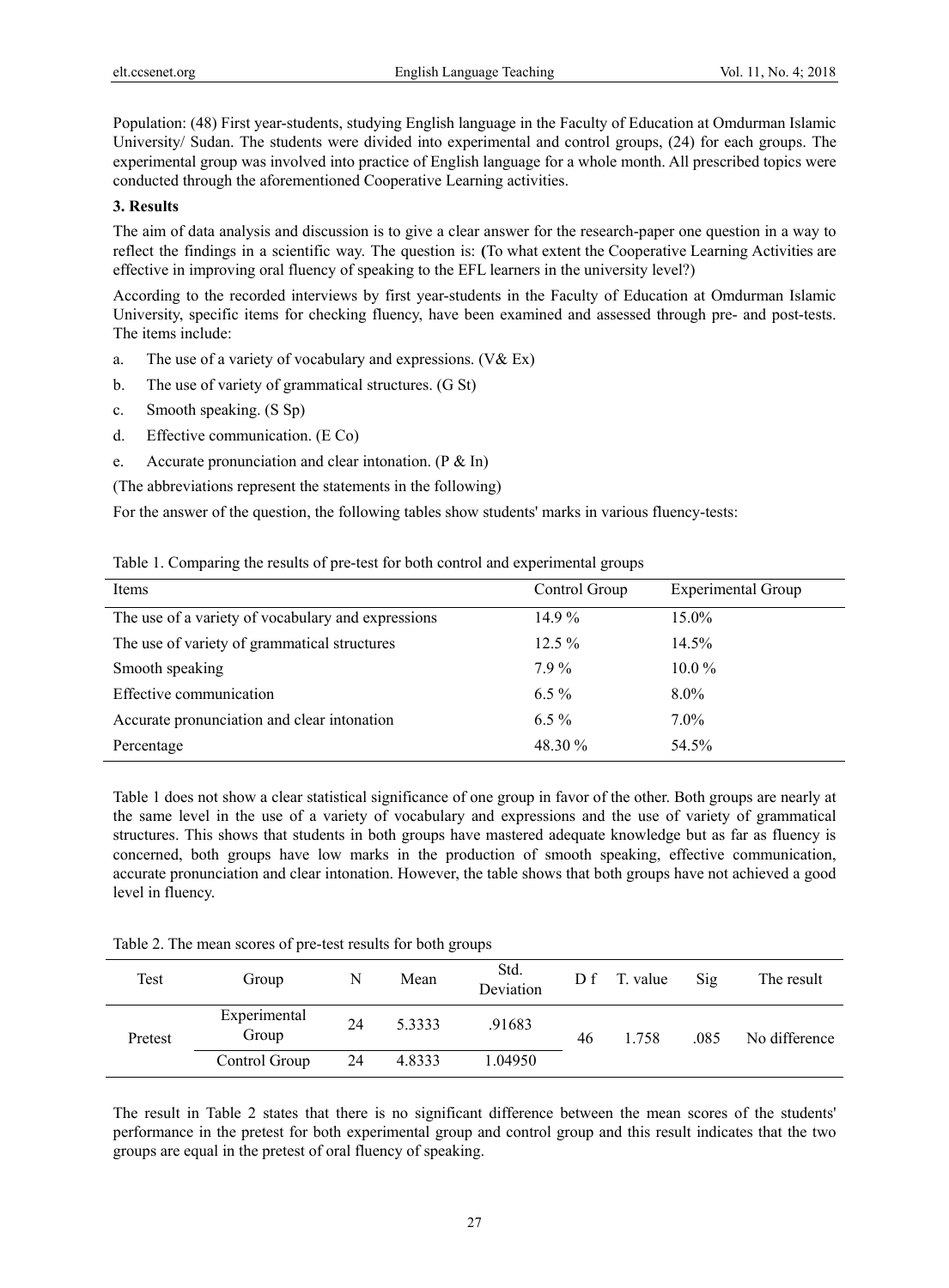| Items                                              | C. Group  | Ex. Group | Difference |
|----------------------------------------------------|-----------|-----------|------------|
| The use of a variety of vocabulary and expressions | 14.0 $\%$ | $20.0\%$  | 6.0 $\%$   |
| The use of variety of grammatical structures       | $13.5\%$  | $20.0\%$  | $6.5\%$    |
| Smooth speaking                                    | $9.5\%$   | $16.7\%$  | $7.2\%$    |
| Effective communication                            | $8.0\%$   | $11.3\%$  | $3.3\%$    |
| Accurate pronunciation and clear intonation        | $7.5\%$   | $10.0\%$  | $2.5\%$    |
| Percentage                                         | 52.50 %   | 78.0%     | $25.5\%$   |

# Table 3. Comparing the results of post-tests for the control and experimental groups

Table 3 clearly indicates that the Experimental Group-result is far better than that of the Control in fluency tests. 25.5% constitutes a significant statistical difference.

| Test      | Group                 | N  | Mean      | Std.<br>Deviation | D f | T. value | Sig  | The result |
|-----------|-----------------------|----|-----------|-------------------|-----|----------|------|------------|
| post test | Experimental<br>Group | 24 | 7 7 9 1 7 | .65801            | 46  | 8.578    | .000 | There is a |
|           | Control Group         | 24 | 5.2500    | 1.29380           |     |          |      | difference |

Table 4. The mean scores of post-test results for both groups

The result in Table 4 states that there is statistically significant difference between the mean scores in the post test in favor of the experimental group. The t –value (8.578) was significant at (.000) level. This result indicates that there is an improvement occurred to the students' level in oral fluency of speaking.

# **4. Discussions**

The purpose of this research-paper is to investigate the effect of Cooperative Learning Activities in improving oral fluency of speaking in EFL to the students of the first year at Omdurman Islamic University at the English department.

The results of the investigation have proven that there is statistically significant difference between the mean scores of the experimental groups in pre and posttest. These results reflect that, the Cooperative Learning Activities have improved the oral fluency of speaking to the first-year students of Omdurman Islamic University. These activities include:

- a. Three-Step-Interview
- b. Think- Pair- Share
- c. Jigsaw
- d. Numbered Heads Together
- e. Round Table
- f. Carousel Brainstorming

The following techniques together, supported students to communicate in fluent English. They include:

- a. The use of a variety of vocabulary and expressions
- b. The use of variety of grammatical structures
- c. Smooth speaking
- d. Effective communication
- e. Accurate pronunciation and clear intonation

When students implemented Cooperative Learning activities, it was noticed that there were valuable processes taking place. These are: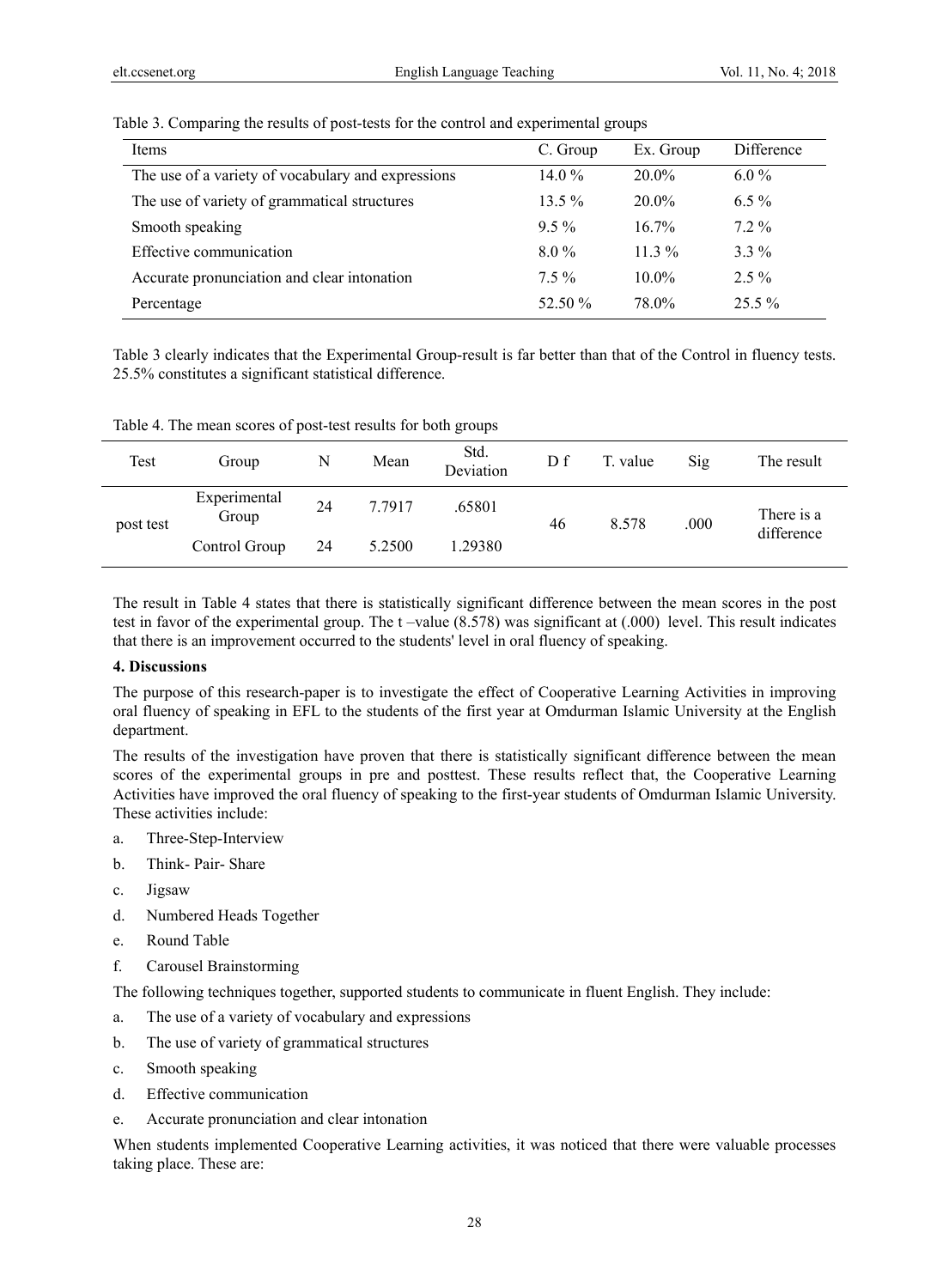- a. Interaction
- b. Active Discussion
- c. Cooperation
- d. Participation
- e. Good Relationship

However, these processes proved to be of high value in the teaching/learning process.

Students learn from one another at a deeper level and feel better about themselves and their interactions with their peers. In addition, students learn valuable social skills. These skills are:

- a. Resolving Conflict
- b. Problem Solving
- c. Criticizing Ideas And Not People
- d. Paraphrasing
- e. Asking Questions
- f. Giving Direction to The Group's Work
- g. Building on each other's Information.

Consequently, students consolidate their general knowledge.

The improvement of the students' level in oral fluency occurred as a result of continuous discussions among learners who usually enjoy working together because they are actively involved in the learning process.

Furthermore, the teacher's role changed from being in front of the room doing most of the work and all of the talking, to being a facilitator of learner learning, monitoring and collecting data on learner performance, as well as intervening when the group needs assistance in doing the task. The teacher openly encourages students to help each other and students share resources with each other, provide constructive feedback, challenge other members' reasoning and ideas, keep an opened mind, act in a trustworthy way, and promote a safe feeling for all by reducing anxiety.

In cooperative learning situations; there is a positive interdependence among students' goal to attain, they perceive that they can reach their learning goals if the other students in the learning group also reach their goals. So, students seek results that are beneficial to all those with whom they are cooperatively related.

Students discuss the material with each other, help one another understand it, and encourage each other to work hard, and of course this enhances their fluency of speaking. The results show that students were very much engaged to the mentioned ideas.

The development of the students in oral fluency of English happened not only of the activities but also of came as the result of another factor such as the nature of cooperative learning which includes basic elements.

Johnson (1984) clarifies the importance of these elements by saying that there are four basic elements that must be included for small group learning to be truly cooperative. The first is positive interdependence. This may be achieved through:

- a. Mutual goals i.e., goal interdependence;
- b. Divisions of work i.e., task interdependence
- c. Dividing materials, resources, or informs on among group members i.e., resource interdependence,
- d. Assigning students' different roles i.e., role interdependence
- e. By giving joint rewards i.e., reward interdependence.

All these factors consolidate the position of Cooperative Learning Approach in terms of being effective. In order for a learning situation to be cooperative, teachers have to consider the following basic element of cooperative learning:

a. Students must perceive that they are positively interdependent with other members of their learning group.

b. Cooperative learning requires face-to-face interaction among students. It is the interaction patterns and verbal interchange among students promoted by the positive interdependence that affect education outcomes.

c. Individual accountability for mastering the assigned material is essential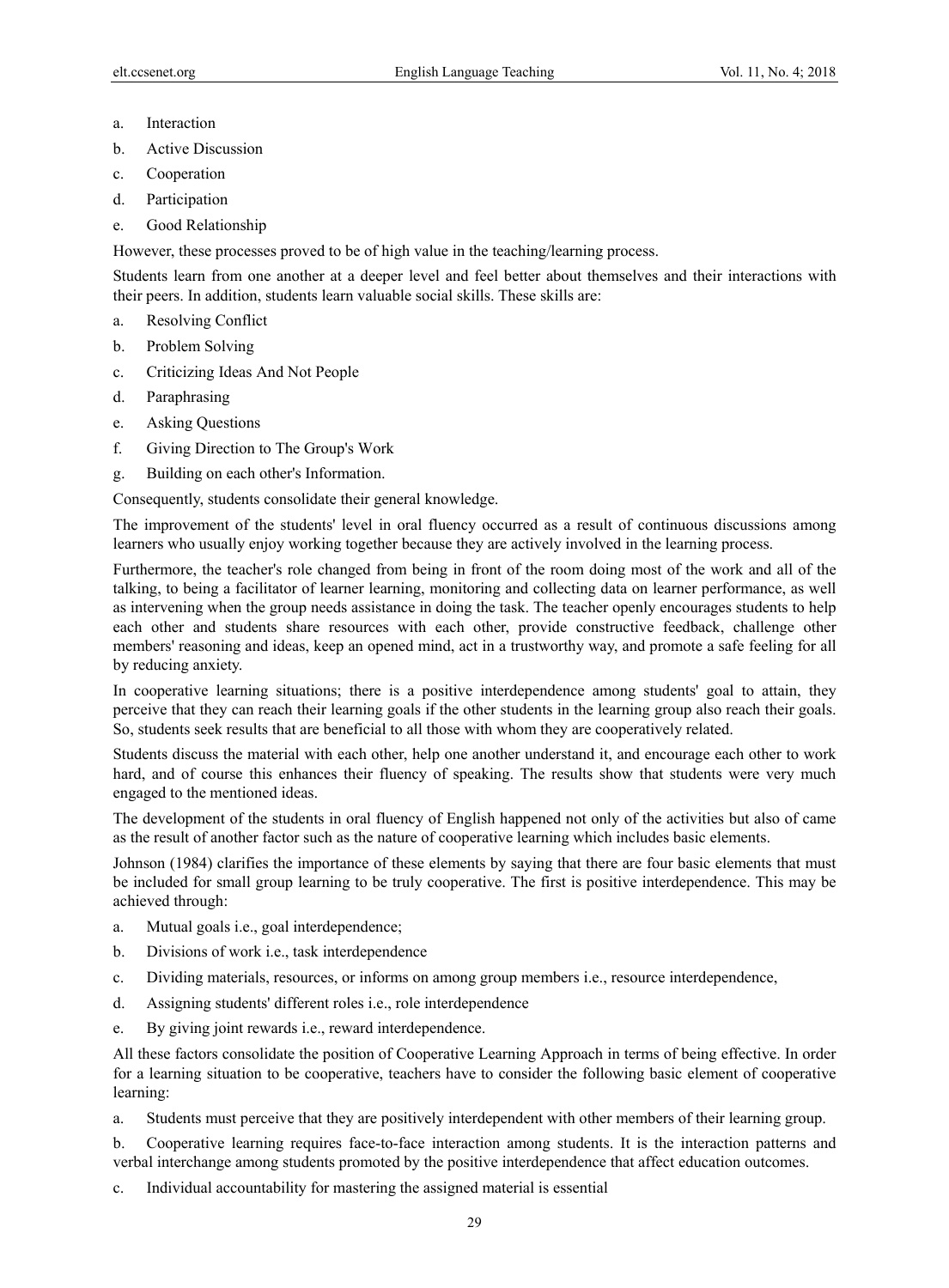d. The purpose of a learning situation is to maximize the achievement of each individual student.

e. Determining the level of mastery of each student is necessary so students can provide appropriate support and assistance to one another.

Finally, and according to the results of the experimental group, cooperative learning requires that students appropriately use interpersonal and small-group skills. Obviously, placing socially unskilled students in a learning group and telling them to cooperate will not be successful. Students must be taught the social skills needed for cooperation and they must be motivated to use them.

Students must also be given the time and procedures for analyzing how well their learning groups are functioning and the extent to which students are employing their social skills to help all group members to achieve and to maintain effective working relationships within the group.

To sum up this discussion, students of the control group did not make notable signs of progress in fluency. Meanwhile, the students of the experimental group made a clear progress in their fluency. They were able to:

- a. Express themselves freely
- b. Interact purposefully with each
- c. Avoid most types of hesitations
- d. Avoid most of the psychological barriers in the learning context
- e. Develop confidence
- f. Feel happy and comfortable since using the language smoothly
- g. Show desire for further practice in spoken English

Back to the Question:

To what extent the Cooperative Learning Activities are effective in improving oral fluency of speaking to the EFL learners in the university level?

The Answer: (Final Result)

With reference to all mentioned analysis and discussion, Cooperative Learning Activities are effective in improving oral fluency of speaking to the EFL learners in the university level.

#### **5. Recommendations**

Based upon the final result, the researcher addresses those who might concern to concider the following recommendations.

The Cooperative Learning Activities have to be generalized in teaching English as a foreign language

1) EFL teachers have to be trained in to use the Cooperative Learning Activities in the teaching/learning process

2) The difficulties that may face EFL teachers in applying the Cooperative Learning Activities in classrooms have to be anticipated and solved in advance.

#### **6. A Suggested Topic for Research**

Types of crash programs required for teacher-training in the domain of the Cooperative Learning.

#### **References**

Brown, H. (2000). *Principles of Language Learning and Teaching*. San Francisco: Longman Inc.

Cook, G. (2003). *Applied Linguistics*. Oxford: Oxford University Press. https://doi.org/10.1093/applin/24.2.249

Elizabeth, G. (2004). *Teaching Cooperative Learning. The Challenge for Teacher Education*. New york: State University of New York Press.

Freeman, D. (2000). *Techniques and Principles in Language Teaching*. Oxford: Oxford University Press.

- Holt, D. (1993). *Cooperative Learning: A Response to Linguistic and Cultural Diversity*. Center for Applied Linguistics.
- Johnson, W. J. (1989). *Circles of Learning. Cooperation in the Classroom*. University of Minnesota.
- Johnson, D. W., Johnson, R. T., & Karl, A. (1991). *Cooperative learning: Increasing College Faculty Instructional Productivity.* Washington. D.C: The George Washington University.

Joliffe, W. (2007). *Cooperative Learning in the Classroom. Putting it into Practice*. London: Paul Chapman